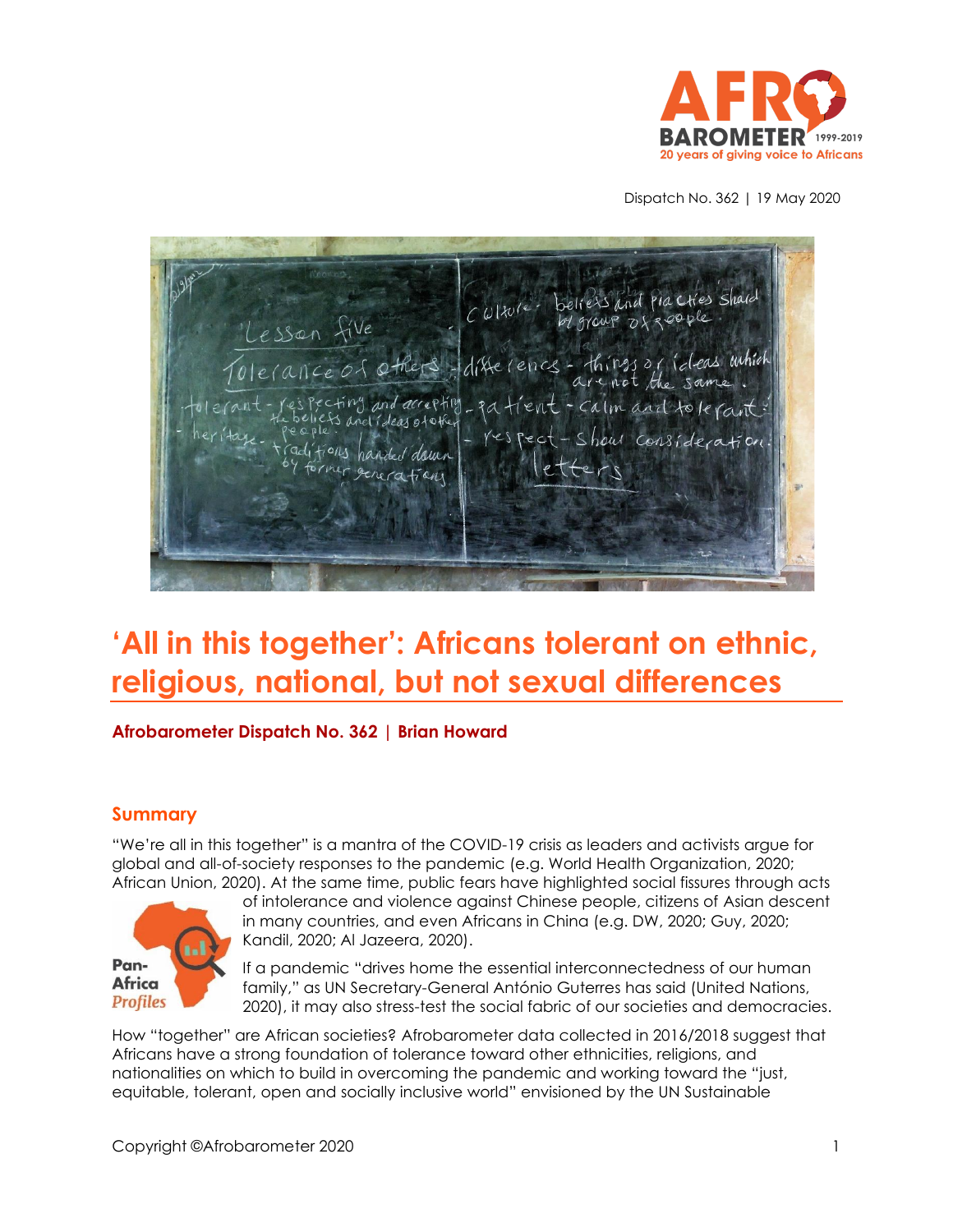

Development Goals (United Nations, 2015). Cabo Verde, Namibia, and São Tomé and Príncipe stand out as particularly tolerant countries in Africa.

But tolerance toward people of different sexual identity or orientation remains remarkably weak, even among younger respondents, despite some progress in certain countries. Minorities still experience discrimination based on ethnicity, religion, gender, or disability, and majorities in some countries report that the government treats their ethnic group unfairly.



# **Afrobarometer survey**

Afrobarometer is a pan-African, nonpartisan survey research network that provides reliable data on African experiences and evaluations of democracy, governance, and quality of life. Seven rounds of surveys were completed in up to 38 countries between 1999 and 2018. Round 8 surveys are planned in at least 35 countries in 2019/2020. Interested readers may follow our releases, including our Pan-Africa Profiles series of cross-country analyses, at #VoicesAfrica and sign up for our distribution list at [www.afrobarometer.org.](http://www.afrobarometer.org/)

Afrobarometer conducts face-to-face interviews in the language of the respondent's choice with nationally representative samples that yield country-level results with margins of error of  $+/-2$ to +/-3 percentage points at a 95% confidence level.

This Pan-Africa Profile draws on data from 45,823 interviews completed in 34 countries between September 2016 and September 2018 as part of Afrobarometer Round 7 (see Appendix Table A.1 for a list of countries and fieldwork dates). The countries covered are home to almost 80% of the continent's population. The data are weighted to ensure nationally representative samples. When reporting multi-country findings such as regional or Africa-wide averages, each country is weighted equally (rather than in proportion to population size).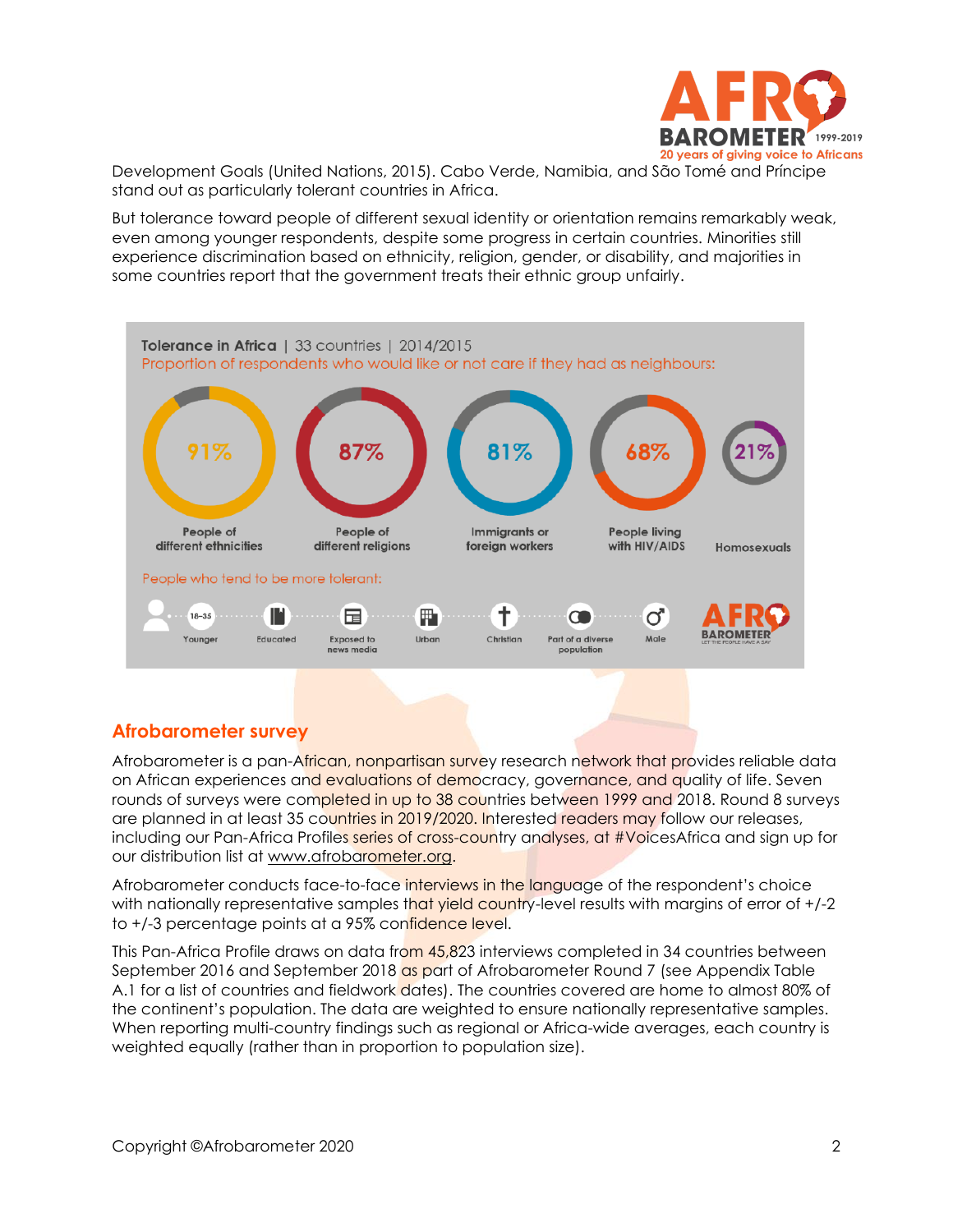

# **Key findings**

- On average across 34 countries, more than eight out of 10 Africans express tolerant attitudes toward people of different ethnicities (91%), religions (87%), and nationalities (82%), saying they "would strongly like," "would somewhat like," or "would not care" if they lived next door to them. But only one in five (20%) express tolerance toward people of different sexual identities or orientations<sup>1</sup> [\(Figure 1\)](#page-4-0). These averages remain unchanged from the previous survey round in 2014/2015.
	- o Tolerance levels toward these groups are somewhat higher in cities than in rural areas [\(Figure 2\)](#page-4-1) and increase modestly with respondents' education level ([Figure 3\)](#page-5-0). But younger respondents are not substantially more tolerant than their elders [\(Figure 4\)](#page-5-1), and differences between men and women are small [\(Figure 5\)](#page-6-0). Muslims are less likely than Christians and adherents of other religions or no religion to express tolerance toward people from other religious backgrounds and toward LGBTQ persons ([Figure](#page-6-1)  [6\)](#page-6-1).
	- o By region,<sup>2</sup> Central Africa scores highest on tolerance toward all of these groups except LGBTQ persons, where it trails Southern Africa. North Africa is the least tolerant region except toward LGBTQ persons, where it outranks East and West Africa [\(Figure 7\)](#page-7-0).
- **T** Tolerance toward people from other ethnic groups is nearly universal in six West African countries – Gabon (99%), Côte d'Ivoire (99%), Senegal (98%), Benin (97%), Togo (97%), and Liberia (96%). The only country where fewer than three-fourths of adults express tolerance toward other ethnicities is eSwatini (72%) [\(Figure 8\)](#page-8-0).
- Gabon and Côte d'Ivoire also top the list in religious tolerance (both 98%). Tolerance toward other religions is lowest in a handful of predominantly Muslim countries – Niger (56%), Sudan (65%), Morocco (69%), Guinea (74%), and Tunisia (74%)– along with predominantly Christian eSwatini (69%) [\(Figure 9\)](#page-9-0).
- Côte d'Ivoire again heads the list, along with Cabo Verde and Benin, when it comes to tolerance toward immigrants (95% each). Sudan (63%) is the only country where fewer than two-thirds of adults agree. In contrast to the previous two measures, on this indicator, eSwatini (84%) ranks slightly above average (82%) [\(Figure 10\)](#page-10-0).
- In four countries, majorities express tolerance toward people of different sexual identity/orientation: Cabo Verde (80%), South Africa (70%), Mauritius (56%), and Namibia (54%). In half of the 34 countries, no more than one in 10 citizens share this attitude. The lowest levels of tolerance are found in the Gambia (3%), Uganda (3%), Senegal (4%), and Zambia (4%) [\(Figure 11\)](#page-11-0).

<sup>1</sup> The survey asked about "homosexuals" because this word is widely understood and can be translated into local languages across Africa. In this report, we interpret responses to apply to the broader LGBTQ category, or persons of non-heterosexual identities or orientations.

<sup>&</sup>lt;sup>2</sup> Regional groupings are: North Africa (Morocco, Tunisia, Sudan), Central Africa (Cameroon, Gabon, São Tomé and Principe), East Africa (Kenya, Tanzania, Uganda), West Africa (Benin, Burkina Faso, Cabo Verde, Côte d'Ivoire, the Gambia, Ghana, Guinea, Liberia, Mali, Niger, Nigeria, Senegal, Sierra Leone, Togo), and Southern Africa (Botswana, eSwatini, Lesotho, Madagascar, Malawi, Mauritius, Mozambique, Namibia, South Africa, Zambia, Zimbabwe).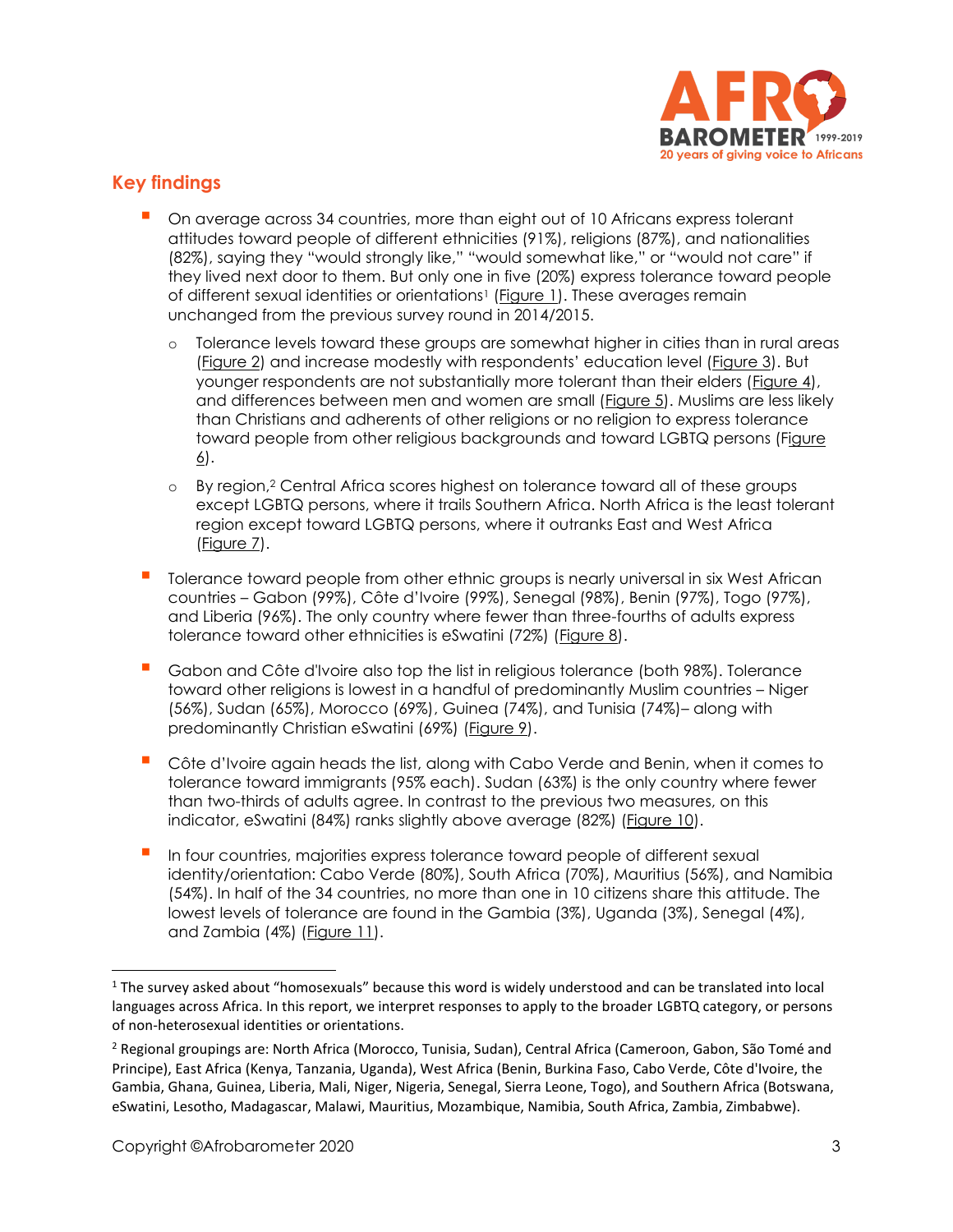

- o Across 32 countries where this question was also asked in the previous survey round, the average level of tolerance toward people of different sexual identity/orientation has remained stable (20% vs. 21% in 2014/2015). Significant gains (+3 percentage points or more) are reported in nine countries, led by Mauritius (+7 percentage points), Cabo Verde (+6 points), Lesotho (+6 points), and Benin (+4 points). But declines of 3 percentage points or more occurred in 10 countries, led by Liberia and Tanzania (-11 points each) [\(Figure 12\)](#page-12-0).
- o Tolerance toward sexual differences is significantly higher in cities (25%, vs. 16% in rural areas) and among more educated respondents (ranging from 11% among those with no formal schooling to 27% among those with post-secondary qualifications). Muslims (11%) are far less likely to express tolerance than Christians (24%) or adherents of other religions or no religion (28%) [\(Figure 13\)](#page-13-0).
- When we average levels of national tolerance toward all four groups (people of other ethnicities and religions, LGBTQ persons, and foreign workers or immigrants), Cabo Verde (92%) stands out as by far the most tolerant country, followed by Namibia and São Tomé and Príncipe (both 80%) and Mauritius (78%). Also scoring above three-fourths, at 77%, are Côte d'Ivoire, South Africa, Gabon, and Benin. At the other extreme, Sudan (54%), Niger (56%), and Morocco (59%) register as least tolerant [\(Figure 14\)](#page-14-0).

#### ▪ **Experience of discrimination:**

- o On average across 34 countries, three out of 10 Africans say members of their ethnic group are "sometimes" (17%) or "often" or "always" (13%) treated unfairly by the government. This perception is highest in Togo (61% at least "sometimes"), Kenya (53%), Gabon (52%), Nigeria (51%), and Cameroon (50%) [\(Figure 15\)](#page-15-0).
- o About one in eight respondents (13%) say they personally suffered discrimination based on their ethnicity during the previous year, a proportion that ranged up to about one in four in Nigeria (28%), Namibia (25%), and Gabon (24%) [\(Figure 16\)](#page-16-0).
- o About one in 10 respondents (9%) report discrimination based on religion during the previous year, most frequently in Nigeria (22%), Liberia (21%), and Cameroon (18%) (not shown).
- o About one in eight women (12%) say they experienced gender-based discrimination during the previous year, most frequently in Liberia (32%), Malawi (22%), Zambia (20%), and Nigeria (20%) [\(Figure 17\)](#page-17-0). About one in 12 men report suffering genderbased discrimination. (For more on survey findings related to gender, see [Alpin](http://afrobarometer.org/sites/default/files/publications/Policy%20papers/ab_r7_policypaperno61_gains_and_gaps_gender_perceptions_in_africa.pdf)  [Lardies, Drying, & Logan, 2019\)](http://afrobarometer.org/sites/default/files/publications/Policy%20papers/ab_r7_policypaperno61_gains_and_gaps_gender_perceptions_in_africa.pdf).
- o About one in six Africans with a disability (16%) say they experienced discrimination based on their disability during the previous 12 months. Togolese (31%), Sierra Leoneans (29%), and Nigerians (28%) are especially likely to report such discrimination [\(Figure 18\)](#page-18-0).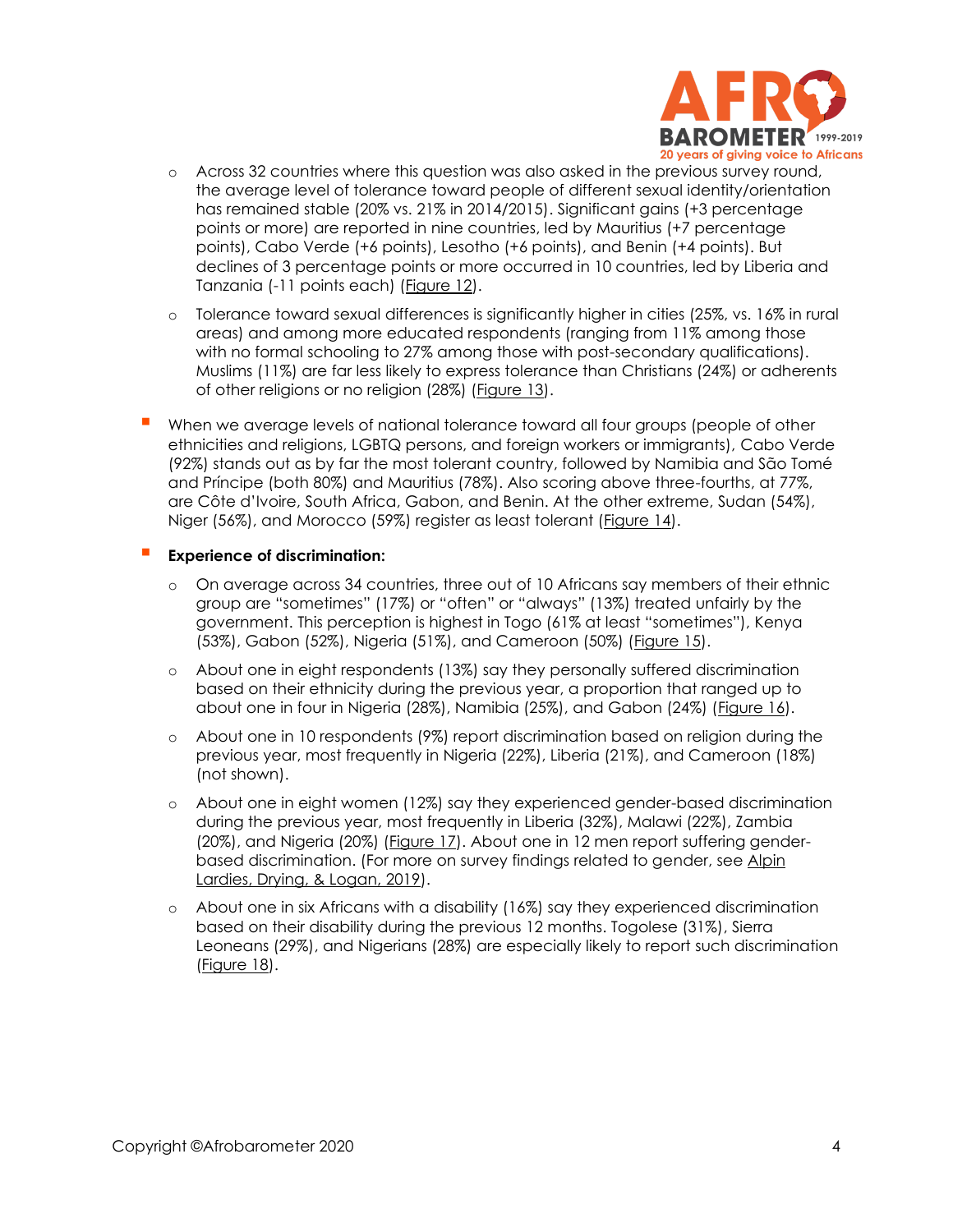

# **Charts**



## <span id="page-4-0"></span>**Figure 1: Tolerance in Africa** | 34 countries | 2016/2018

**Respondents were asked:** *For each of the following types of people, please tell me whether you would like*  having people from this group as neighbours, dislike it, or not care: People of a different religion? People *from other ethnic groups? Homosexuals? Immigrants or foreign workers?*



<span id="page-4-1"></span>**Figure 2: Urban-rural differences in tolerance levels** | 34 countries | 2016/2018

**Respondents were asked:** *For each of the following types of people, please tell me whether you would like*  having people from this group as neighbours, dislike it, or not care: People of a different religion? People *from other ethnic groups? Homosexuals? Immigrants or foreign workers? (% who say "would strongly like," "would somewhat like," or "would not care")*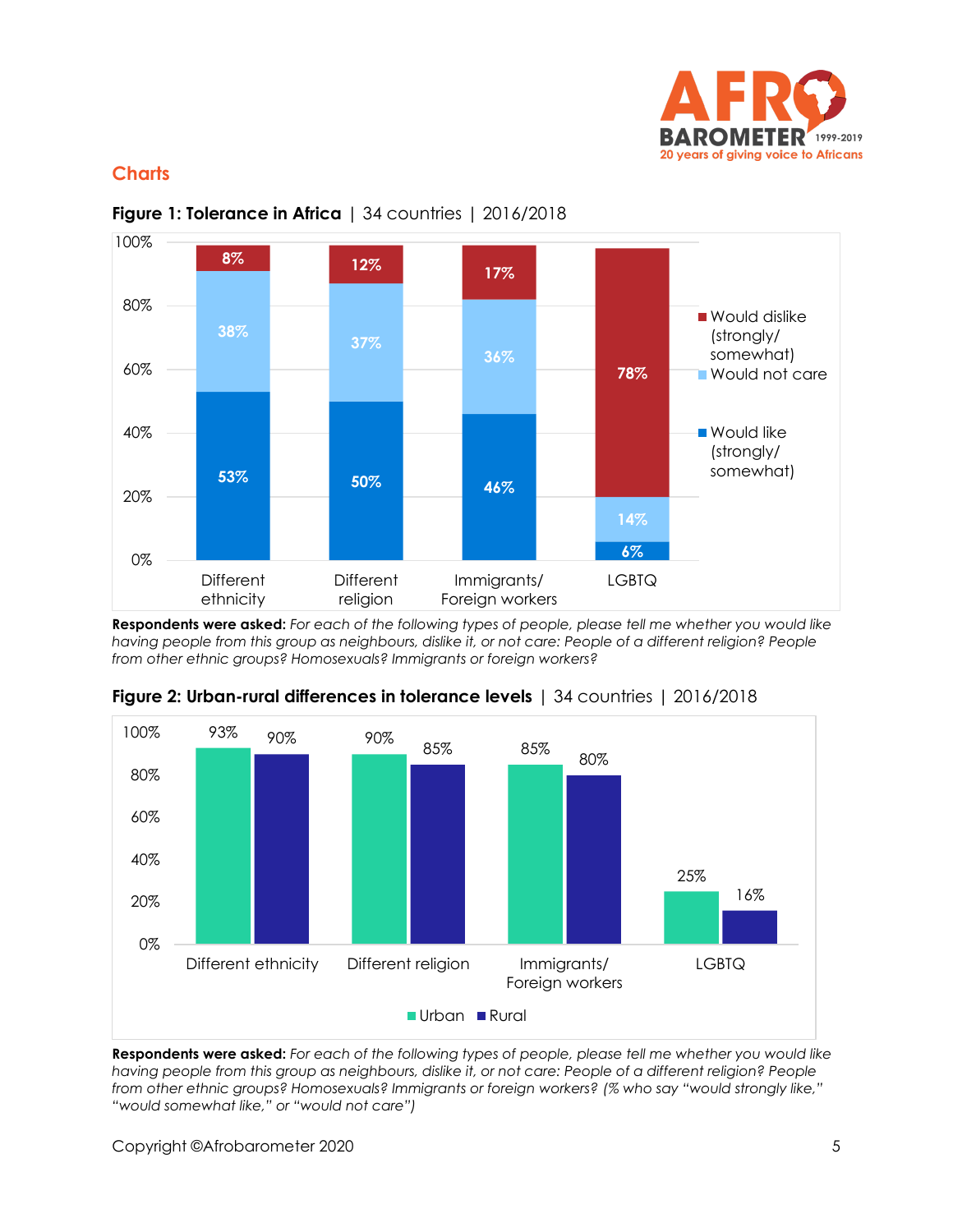



<span id="page-5-0"></span>

**Respondents were asked:** *For each of the following types of people, please tell me whether you would like*  having people from this group as neighbours, dislike it, or not care: People of a different religion? People *from other ethnic groups? Homosexuals? Immigrants or foreign workers? (% who say "would strongly like," "would somewhat like," or "would not care")*



#### <span id="page-5-1"></span>**Figure 4: Tolerance levels** | by age group | 34 countries | 2016/2018

**Respondents were asked:** *For each of the following types of people, please tell me whether you would like having people from this group as neighbours, dislike it, or not care: People of a different religion? People from other ethnic groups? Homosexuals? Immigrants or foreign workers? (% who say "would strongly like," "would somewhat like," or "would not care")*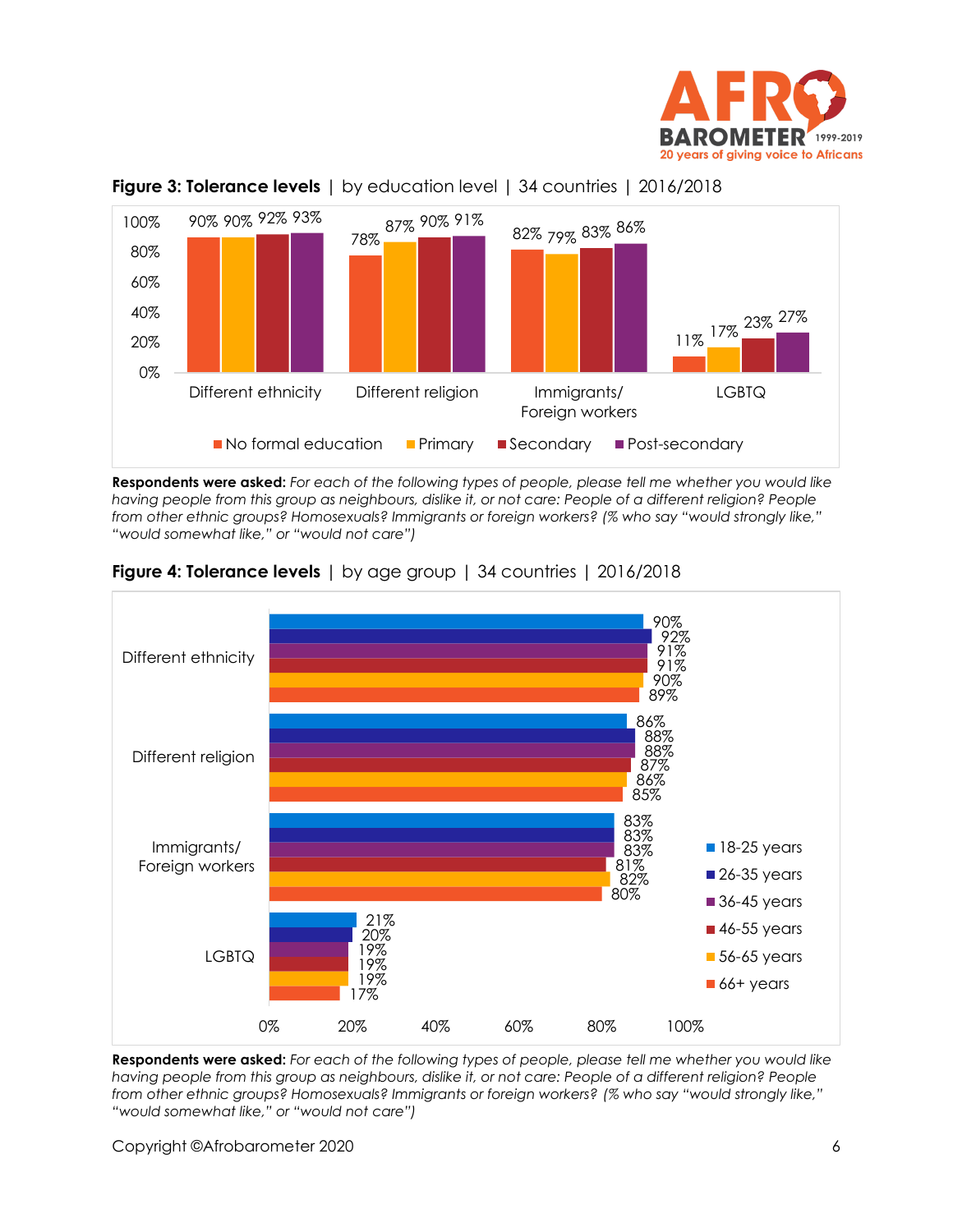



#### <span id="page-6-0"></span>**Figure 5: Tolerance levels** | by gender | 34 countries | 2016/2018

**Respondents were asked:** *For each of the following types of people, please tell me whether you would like having people from this group as neighbours, dislike it, or not care: People of a different religion? People from other ethnic groups? Homosexuals? Immigrants or foreign workers? (% who say "would strongly like," "would somewhat like," or "would not care")*



#### <span id="page-6-1"></span>**Figure 6: Tolerance levels** | by religion | 34 countries | 2016/2018

**Respondents were asked:** *For each of the following types of people, please tell me whether you would like having people from this group as neighbours, dislike it, or not care: People of a different religion? People from other ethnic groups? Homosexuals? Immigrants or foreign workers? (% who say "would strongly like," "would somewhat like," or "would not care")*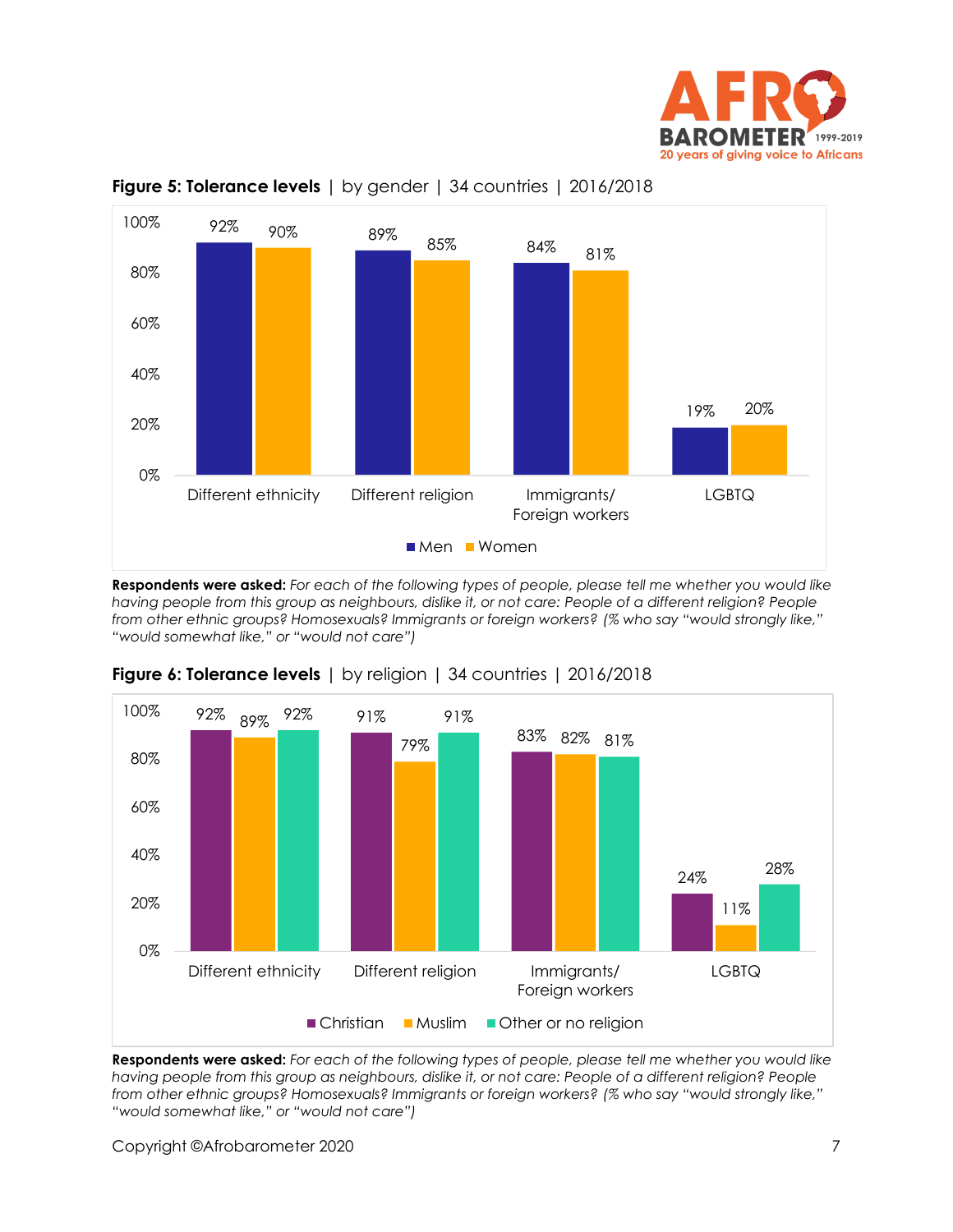



<span id="page-7-0"></span>

**Respondents were asked:** *For each of the following types of people, please tell me whether you would like having people from this group as neighbours, dislike it, or not care: People of a different religion? People from other ethnic groups? Homosexuals? Immigrants or foreign workers? (% who say "would strongly like," "would somewhat like," or "would not care")*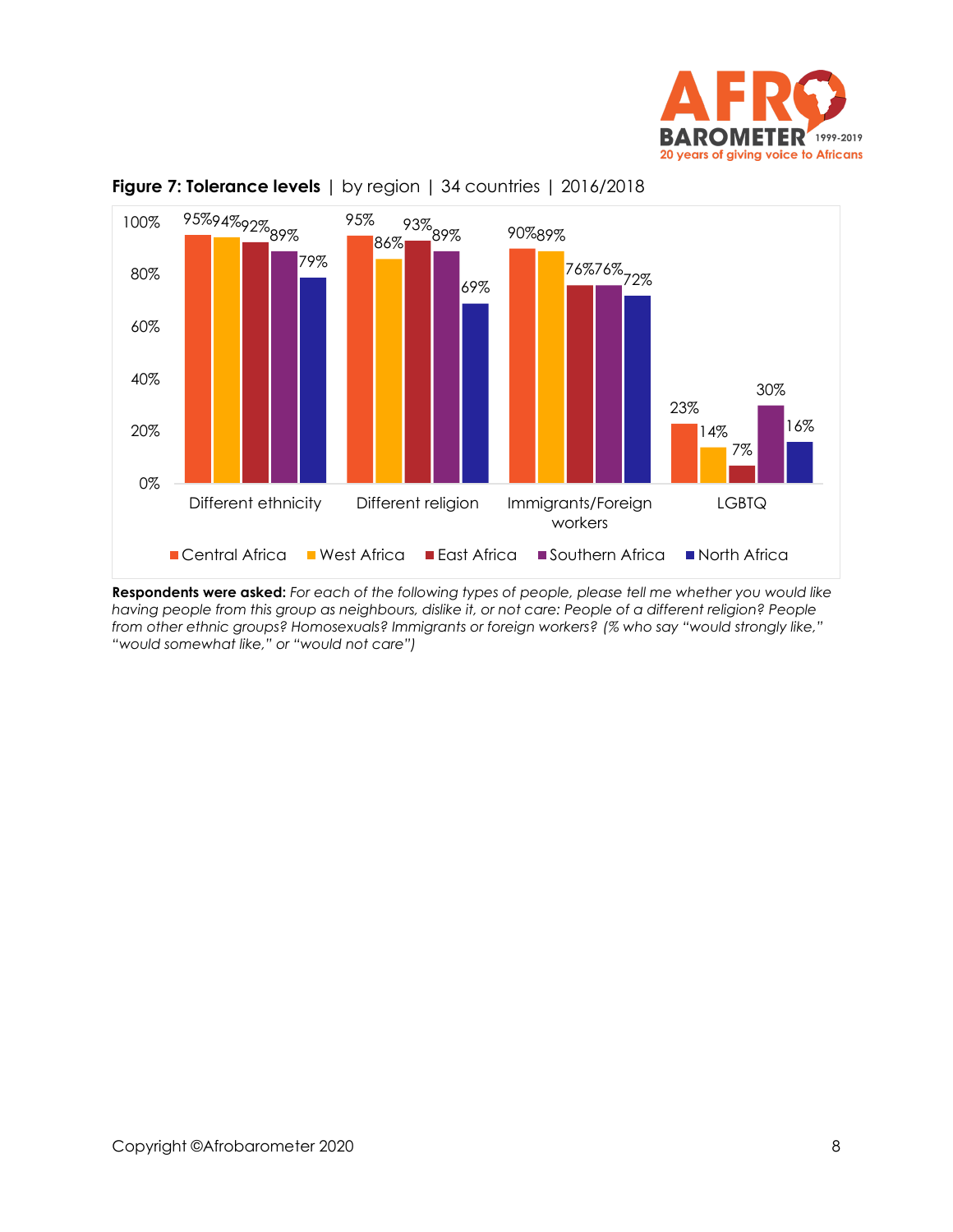



#### <span id="page-8-0"></span>**Figure 8: Tolerance toward people of other ethnicities** | 34 countries | 2016/2018

*Respondents were asked: For each of the following types of people, please tell me whether you would like having people from this group as neighbours, dislike it, or not care: People from other ethnic groups? (% who say "would strongly like," "would somewhat like," or "would not care")*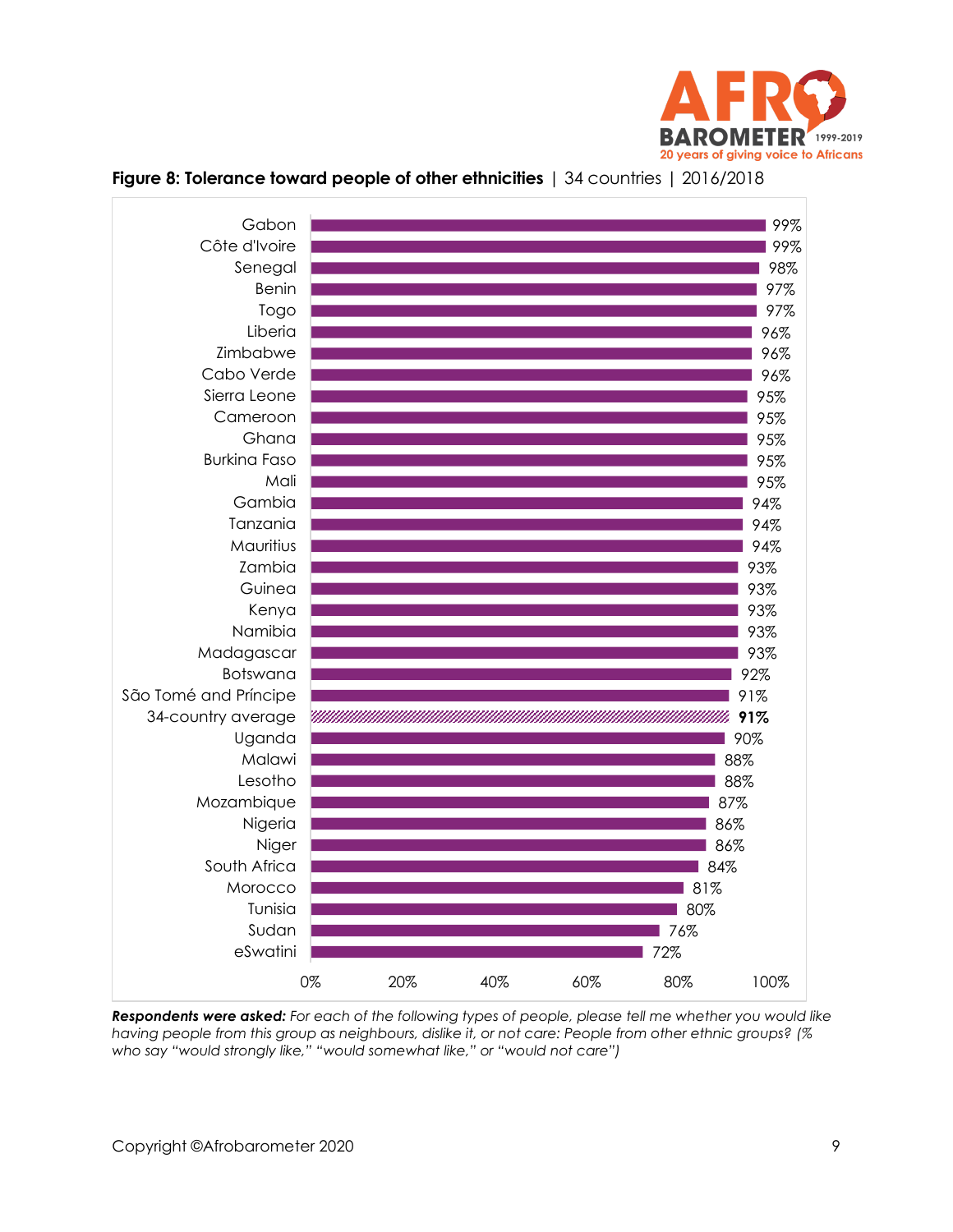



#### <span id="page-9-0"></span>**Figure 9: Tolerance toward people of other religions** | 34 countries | 2016/2018

*Respondents were asked: For each of the following types of people, please tell me whether you would like having people from this group as neighbours, dislike it, or not care: People of a different religion? (% who say "would strongly like," "would somewhat like," or "would not care")*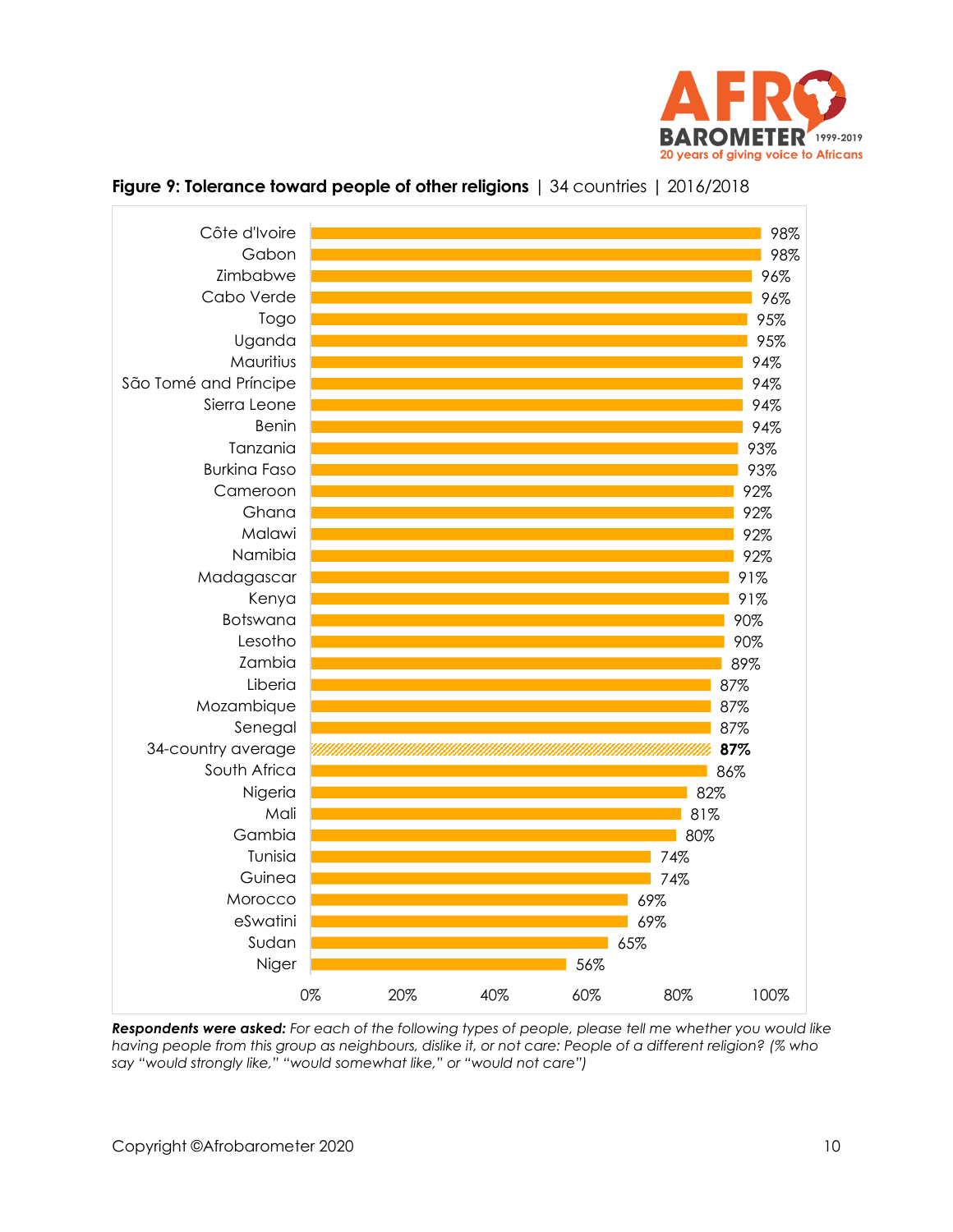



#### <span id="page-10-0"></span>**Figure 10: Tolerance toward immigrants/foreign workers** | 34 countries | 2016/2018

*Respondents were asked: For each of the following types of people, please tell me whether you would like having people from this group as neighbours, dislike it, or not care: Immigrants or foreign workers? (% who say "would strongly like," "would somewhat like," or "would not care")*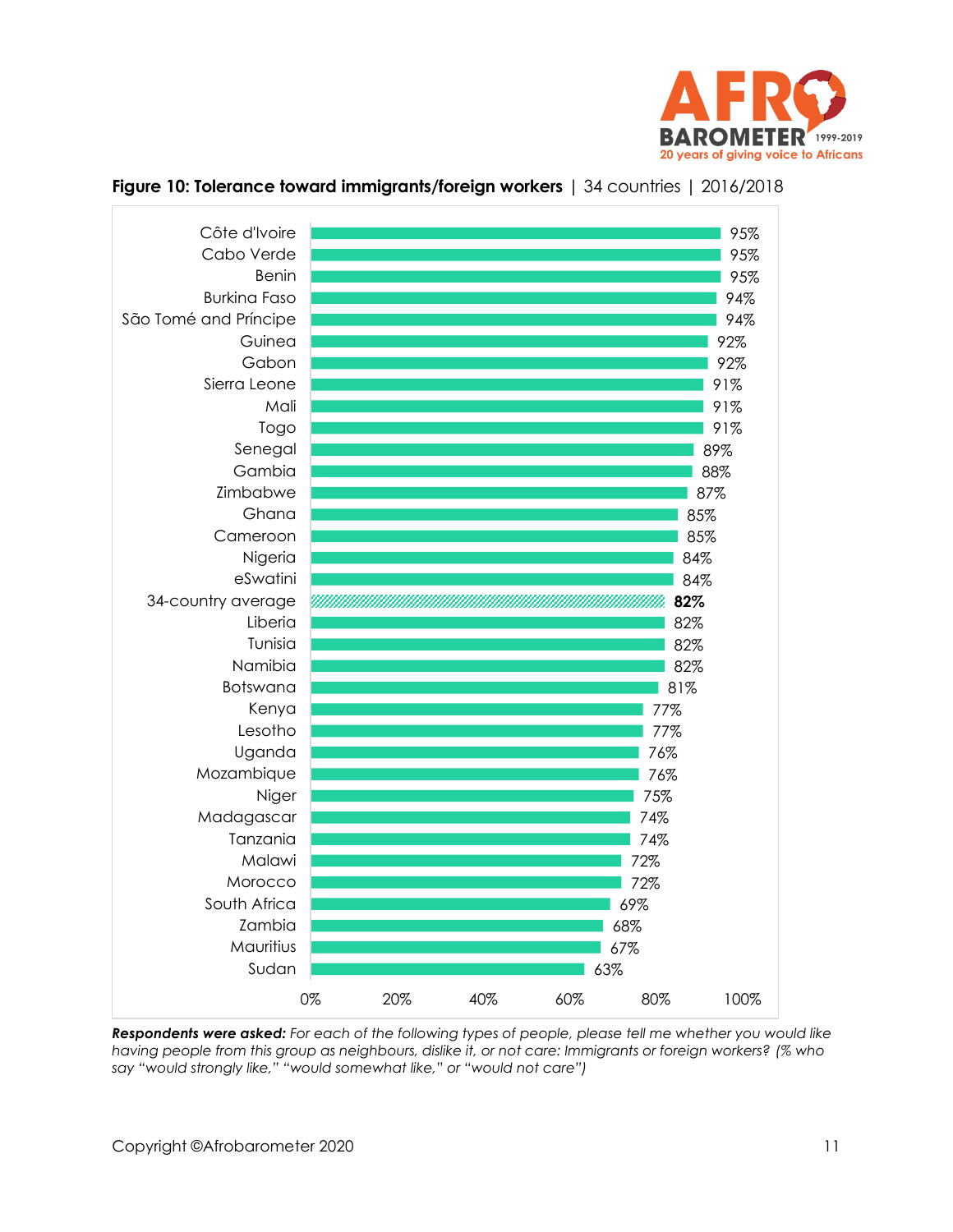

<span id="page-11-0"></span>



*Respondents were asked: For each of the following types of people, please tell me whether you would like having people from this group as neighbours, dislike it, or not care: Homosexuals? (% who say "would strongly like," "would somewhat like," or "would not care")*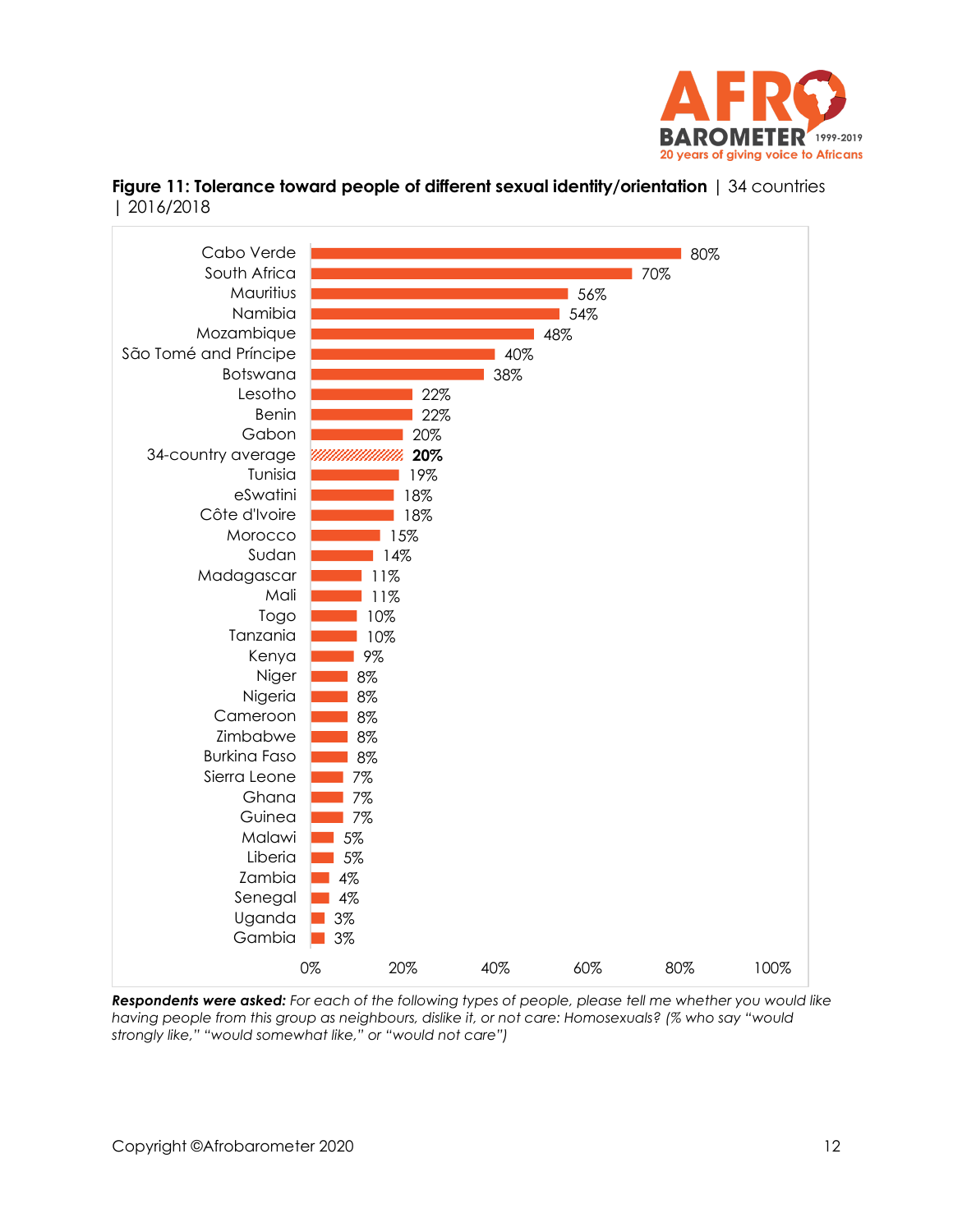



#### <span id="page-12-0"></span>**Figure 12: Tolerance toward people of different sexual identity/orientation**  | 32 countries\* | 2014-2018

*Respondents were asked: For each of the following types of people, please tell me whether you would like having people from this group as neighbours, dislike it, or not care: Homosexuals? (% who say "would strongly like," "would somewhat like," or "would not care") \* Question was not asked in Sudan in Round 6.*

*Note: New data from Botswana collected in July-August 2019, after a ground-breaking High Court ruling decriminalizing same-sex activity, show that 48% expressed tolerance toward people in such relationships, a 10-percentage-point increase.*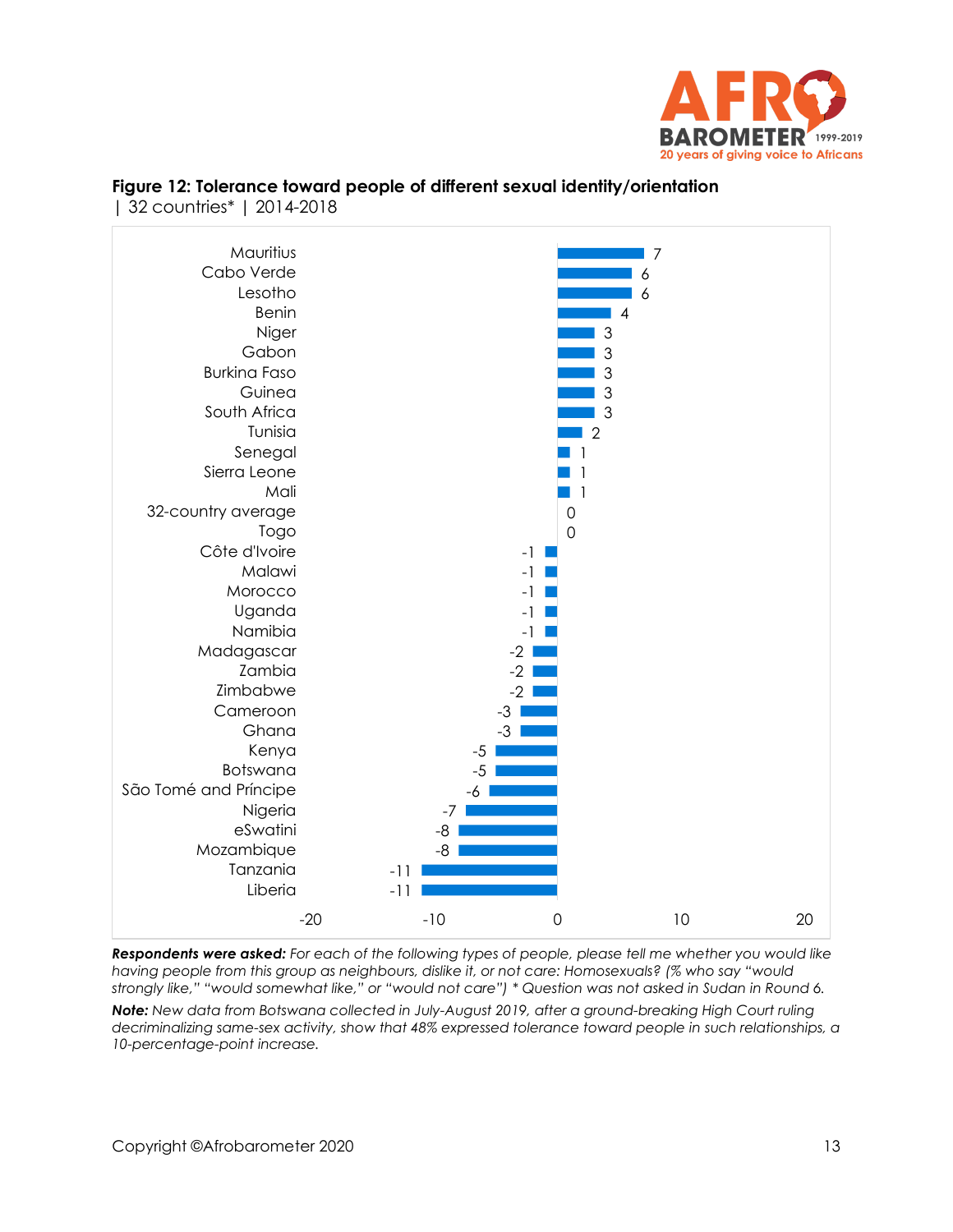



<span id="page-13-0"></span>**Figure 13: Tolerance toward people of different sexual identity/orientation** | by socio-

*Respondents were asked: For each of the following types of people, please tell me whether you would like having people from this group as neighbours, dislike it, or not care: Homosexuals? (% who say "would strongly like," "would somewhat like," or "would not care")*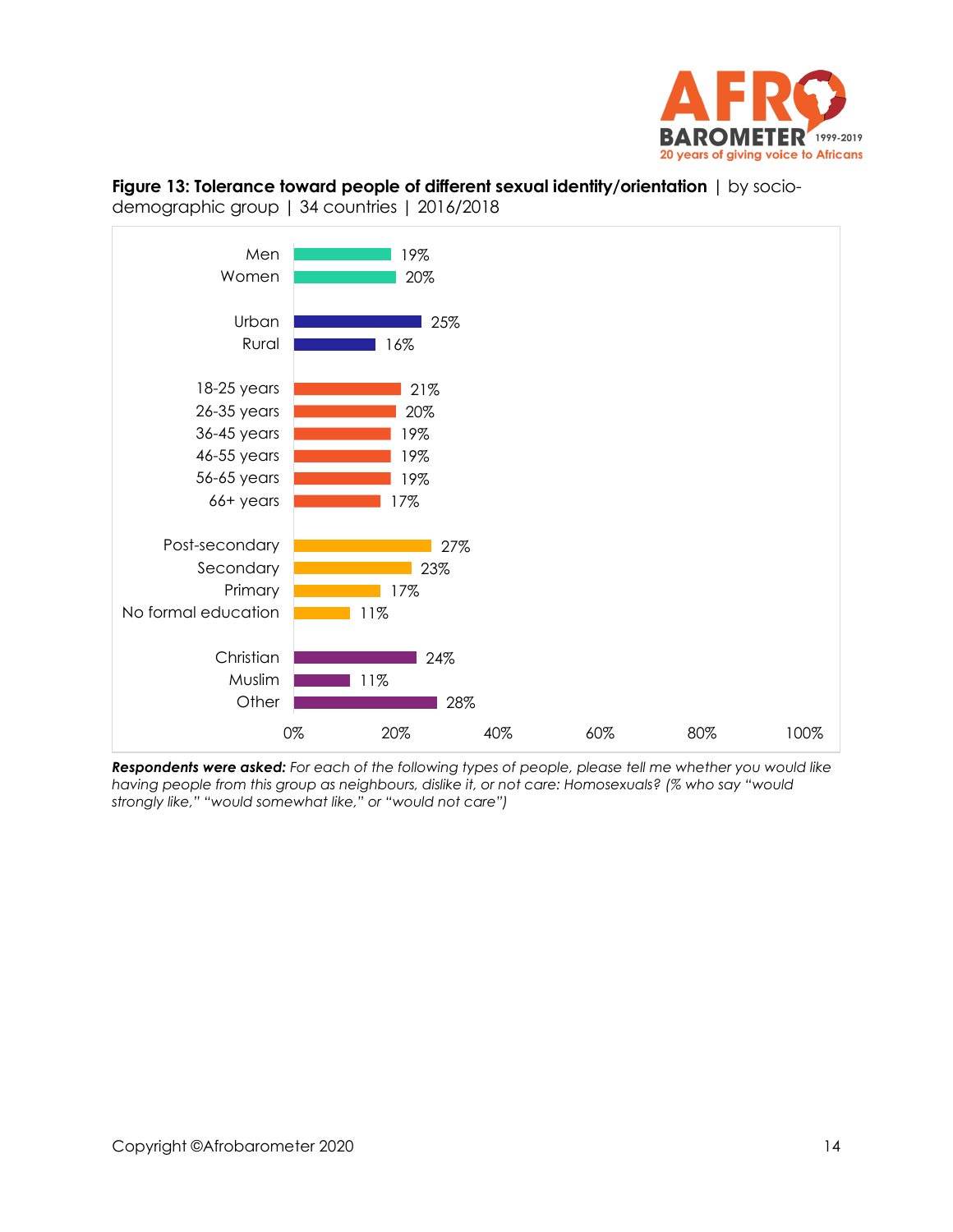



#### <span id="page-14-0"></span>**Figure 14: Average tolerance levels** | 34 countries | 2016/2018

*Figure shows the average percentage of respondents who say they "would strongly like," "would somewhat*  like," or "would not care" if they had neighbours who are from a different ethnic group, who have a different *religion, who are homosexual, or who are foreign workers/immigrants.*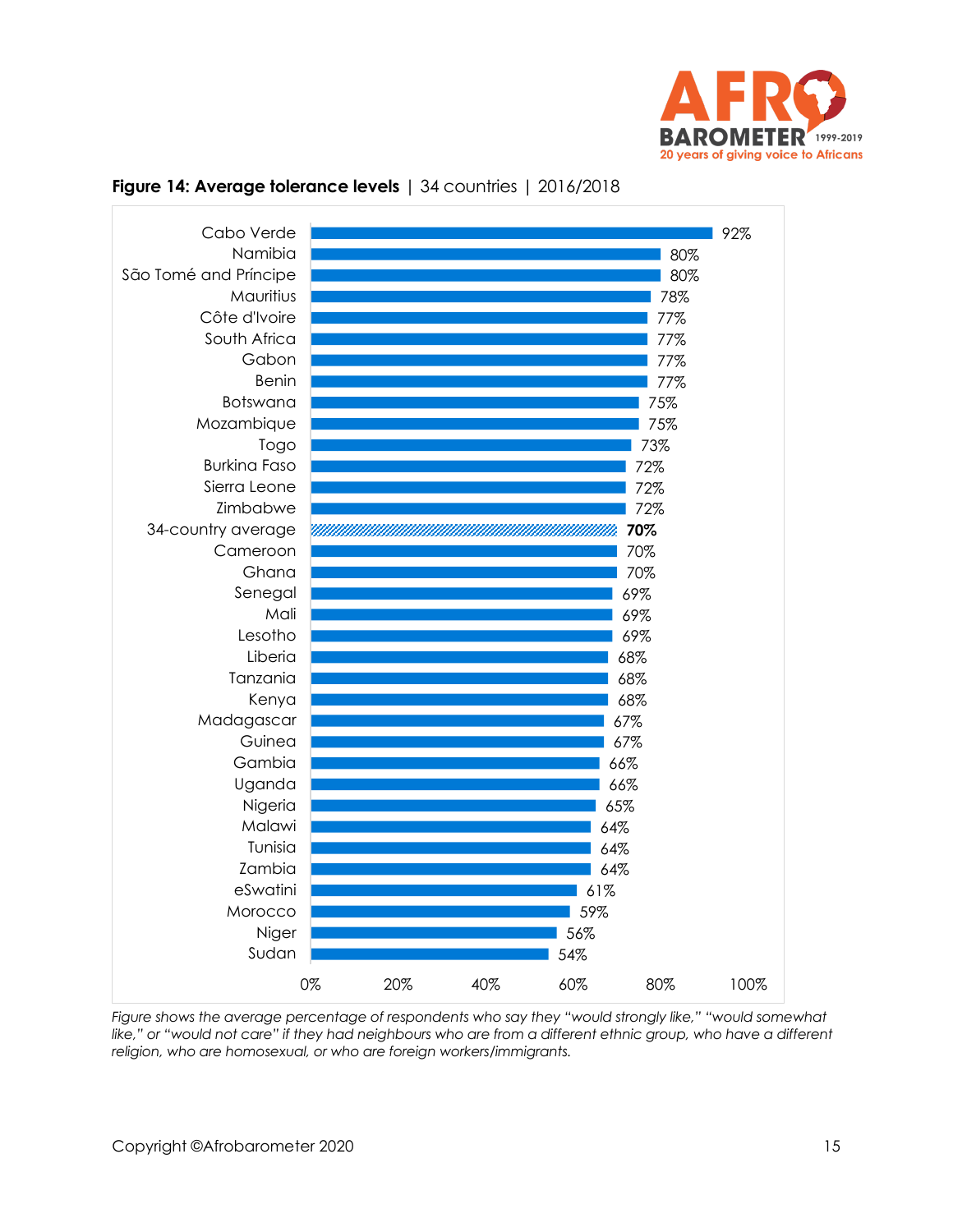

| Togo                  | 32%              |              | 29% | 34%                                  | $1\%$ |
|-----------------------|------------------|--------------|-----|--------------------------------------|-------|
| Kenya                 | 23%              | 30%          |     | 43%                                  |       |
| Cameroon              | 22%              | 28%          |     | 37%                                  | 2%    |
| Nigeria               | 21%              | 30%          |     | 48%                                  |       |
| Gabon                 | 21%              | 31%          |     | 43%                                  | $1\%$ |
| Senegal               | 20%              | $10\%$       |     | 67%                                  |       |
| <b>Benin</b>          | 20%              | 25%          |     | 53%                                  |       |
| South Africa          | 17%              | 21%          |     | 57%                                  | $2\%$ |
| Malawi                | 15%              | 16%          |     | 68%                                  |       |
| Uganda                | $15\%$           | 23%          |     | 59%                                  |       |
| Guinea                | 15%              | 20%          |     | 64%                                  |       |
| Zambia                | 14%              | $13\%$       |     | 71%                                  |       |
| Mali                  | 10 $\%$ .<br>14% |              |     | 76%                                  |       |
| Sierra Leone          | 13%              | 16%          |     | 63%                                  | $2\%$ |
| 31-country average    | $\equiv$ 3%      | 17%          |     | 63%                                  | 7%    |
| Namibia               | 12%              | 29%          |     | 56%                                  |       |
| Côte d'Ivoire         | 12%              | 18%          |     | 62%                                  | $3\%$ |
| Gambia                | 14%<br>12%       |              |     | 72%                                  |       |
| Mozambique            | $1\%$            | 20%          |     | 62%                                  | $3\%$ |
| São Tomé and Príncipe | $9\%$<br>$10\%$  | 26%          |     | 55%                                  |       |
| Zimbabwe              | $10\%$<br>13%    |              |     | 75%                                  | $1\%$ |
| Niger                 | 9%<br>14%        |              |     | 75%                                  |       |
| Ghana                 | 18%<br>$8\%$     |              |     | 69%                                  |       |
| Mauritius             | 8%<br>18%        |              | 66% |                                      | 4%    |
| Morocco               | $7\%$<br>14%     |              | 56% |                                      | 16%   |
| <b>Burkina Faso</b>   | $7\%$<br>$9\%$   |              | 82% |                                      |       |
| <b>Botswana</b>       | $6\%$<br>$11\%$  |              | 73% |                                      | 7%    |
| Liberia               | 5%<br>20%        |              |     | 74%                                  |       |
| Cabo Verde            | 5%<br>15%        |              | 43% | 37%                                  |       |
| Lesotho               | 5% 5%            |              | 84% |                                      | $1\%$ |
| Tanzania              | 273%             |              | 93% |                                      | $1\%$ |
| Madagascar            | 175%             |              | 93% |                                      |       |
|                       | 0%<br>20%        | 40%          |     | 60%<br>80%                           | 100%  |
| Often/Always          | ■ Sometimes      | <b>Never</b> |     | Didn't identify with an ethnic group |       |

## <span id="page-15-0"></span>**Figure 15: Ethnic group treated unfairly by the government** | 31 countries\* | 2016/2018

*Respondents were asked: How often, if ever, are [members of your ethnic group] treated unfairly by the government? (\* Question was not asked in Sudan and Tunisia. ESwatini is not included because the question was only posed to the seven respondents who identified with an ethnic group other than siSwati.)*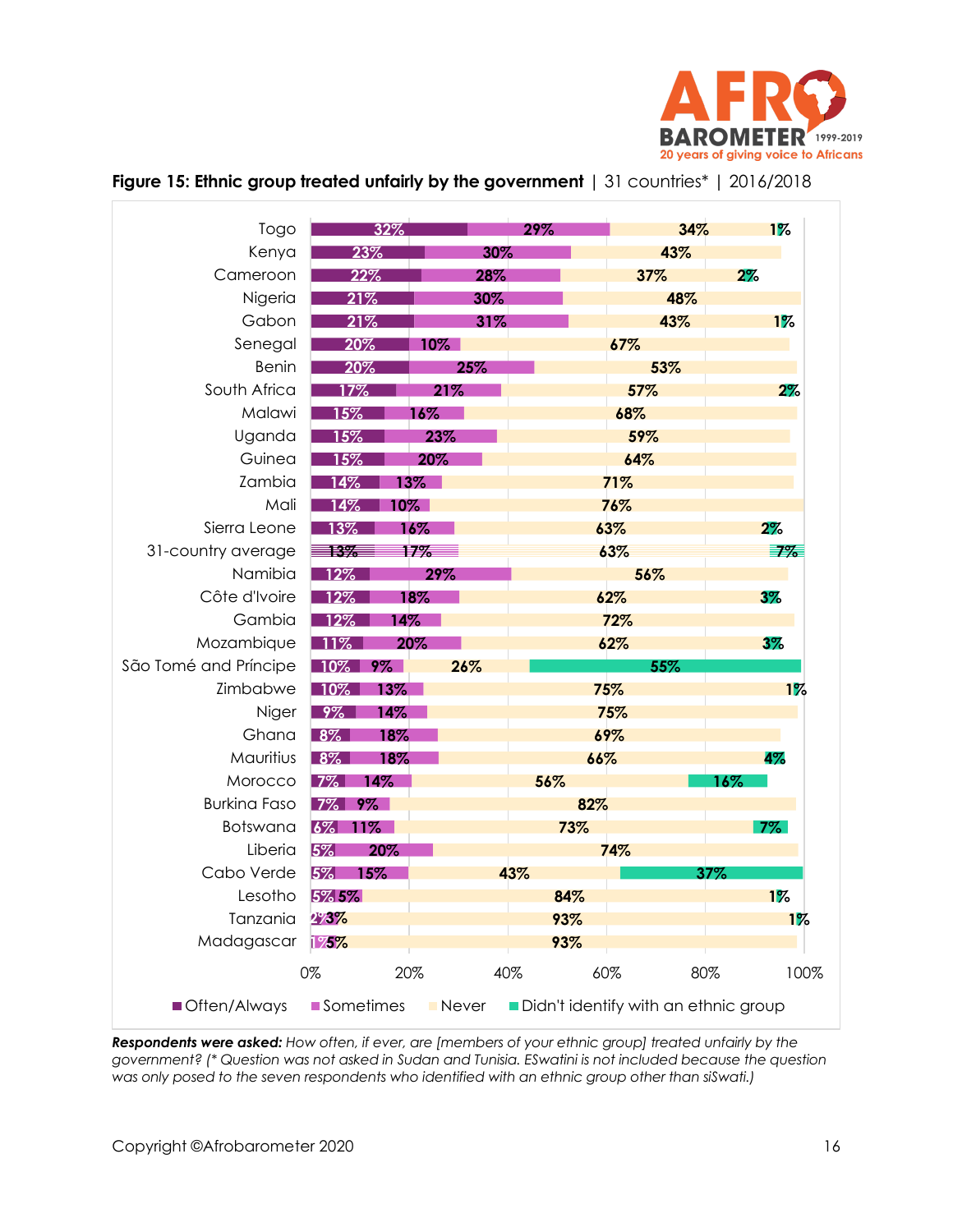



<span id="page-16-0"></span>**Figure 16: Discrimination based on ethnicity and religion (%)** | 34 countries | 2016/2018

*Respondents were asked: In the past year, how often, if at all, have you personally been discriminated against based on any of the following: Your ethnicity? Your religion? (% who say "once or twice," "several times," or "many times")*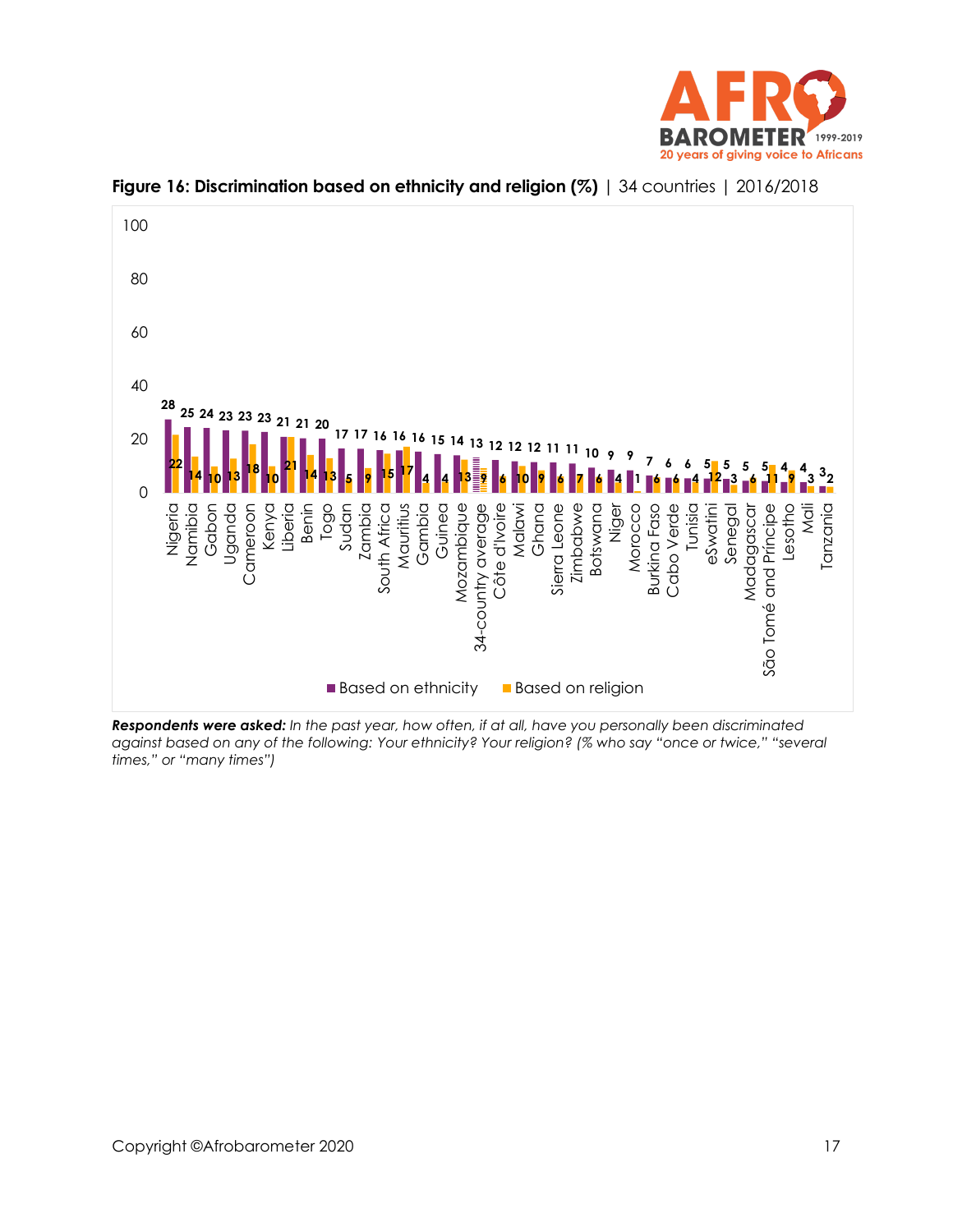



#### <span id="page-17-0"></span>**Figure 17: Discrimination based on gender (%)** | 34 countries | 2016/2018

*Respondents were asked: In the past year, how often, if at all, have you personally been discriminated against based on any of the following: Your gender? (% who say "once or twice," "several times," or "many times")*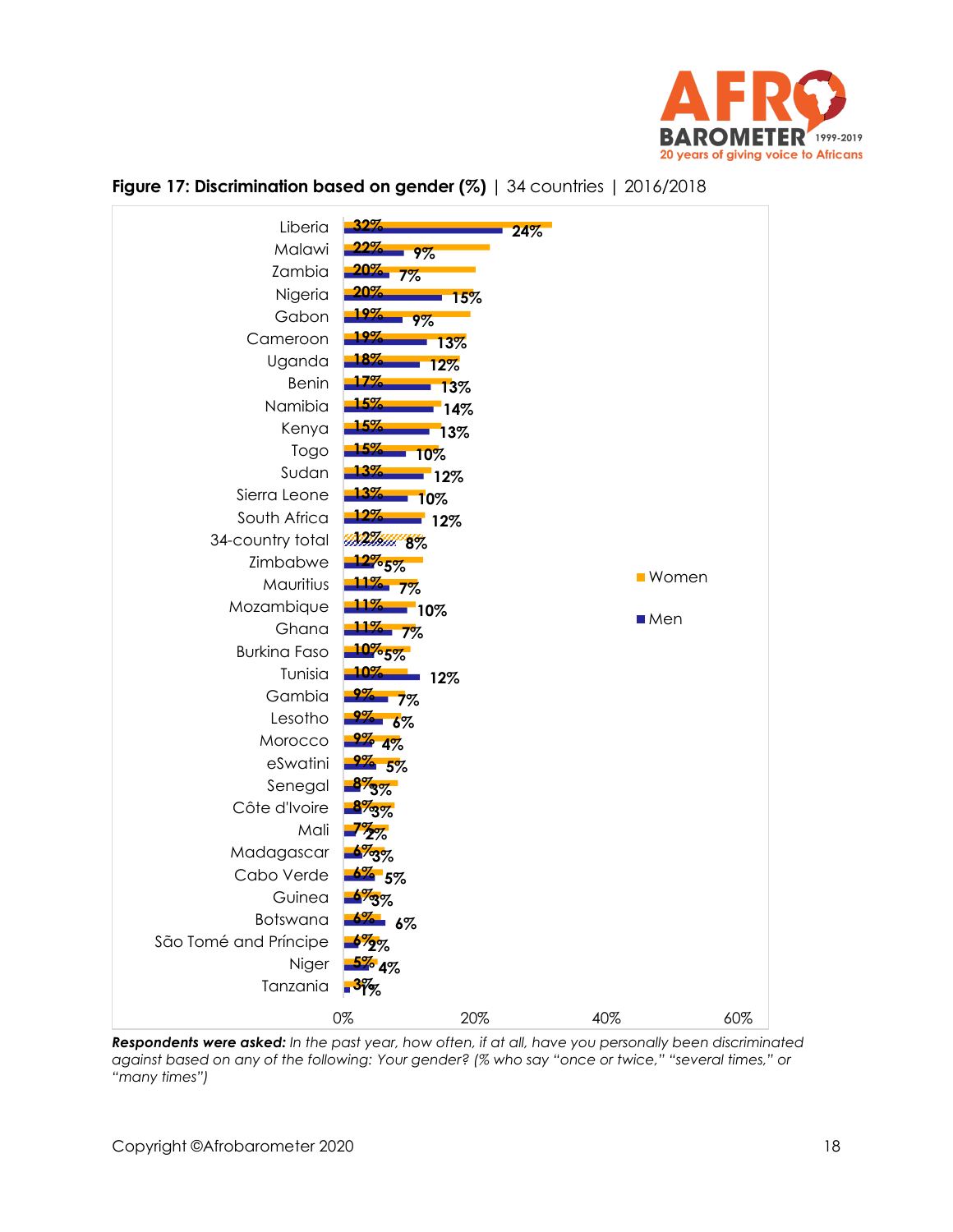



#### <span id="page-18-0"></span>**Figure 18: Discrimination based on disability (% among those with a disability)**  | 34 countries\* | 2016/2018

*Respondents were asked: In the past year, how often, if at all, have you personally been discriminated against based on any of the following: Any disability you might have? (Excluding those who say they have no disability, % who say "once or twice," "several times," or "many times")*

*\* While they are included in the 34-country average, Morocco, Tanzania, and Zimbabwe are not shown*  because small samples of those who self-identify as having a disability result in very large survey margins of *error.*

> Do your own analysis of Afrobarometer data – on any question, for any country and survey round. It is easy and free at www.afrobarometer.org/online-data-analysis.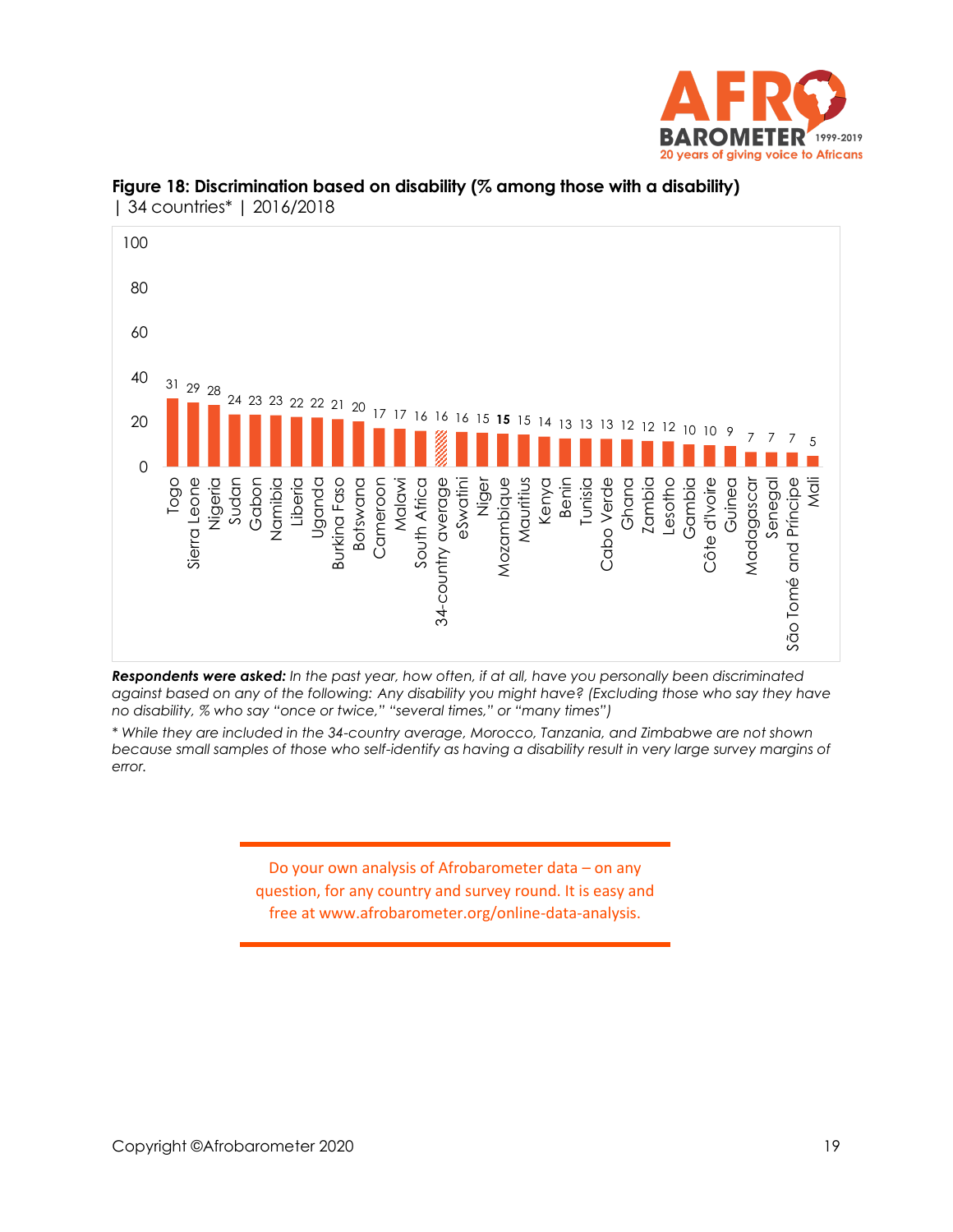

#### **References**

- African Union. (2020)[. African Union chair president Cyril Ramaphosa appoints special envoys to](https://au.int/en/pressreleases/20200412/african-union-chair-president-cyril-ramaphosa-appoints-special-envoys)  [mobilise international economic support for continental fight against COVID-19.](https://au.int/en/pressreleases/20200412/african-union-chair-president-cyril-ramaphosa-appoints-special-envoys) 12 April.
- Al Jazeera. (2020). [African nationals 'mistreated, evicted' in China over coronavirus.](https://www.aljazeera.com/news/2020/04/african-students-mistreated-evicted-china-coronavirus-200412100315200.html) 12 April.
- Alpin Lardies, C., Drying, D., & Logan, C. (201[9\). Gains and gaps: Perceptions and experiences of gender](http://afrobarometer.org/sites/default/files/publications/Policy%20papers/ab_r7_policypaperno61_gains_and_gaps_gender_perceptions_in_africa.pdf)  [in Africa.](http://afrobarometer.org/sites/default/files/publications/Policy%20papers/ab_r7_policypaperno61_gains_and_gaps_gender_perceptions_in_africa.pdf) Afrobarometer Policy Paper No. 61.
- DW. (2020). [Coronavirus fuels anti-Chinese discrimination in Africa.](https://www.dw.com/en/coronavirus-fuels-anti-chinese-discrimination-in-africa/av-52428454) Video. 19 February.
- Guy, J. (2020). [East Asian student assaulted in 'racist' coronavirus attack in London.](https://edition.cnn.com/2020/03/03/uk/coronavirus-assault-student-london-scli-intl-gbr/index.html) CNN. 4 March.
- Kandil, C. Y. (2020). [Asian Americans report over 650 racist acts over last week, new data says.](https://www.nbcnews.com/news/asian-america/asian-americans-report-nearly-500-racist-acts-over-last-week-n1169821) NBC News. 26 March.
- United Nations. (2015)[. Transforming our world: the 2030 Agenda for Sustainable Development.](https://sustainabledevelopment.un.org/post2015/transformingourworld) Sustainable Development Goals.
- United Nations. (2020)[. COVID-19: We will come through this together.](https://www.un.org/en/coronavirus/covid-19-we-will-come-through-together) 13 March.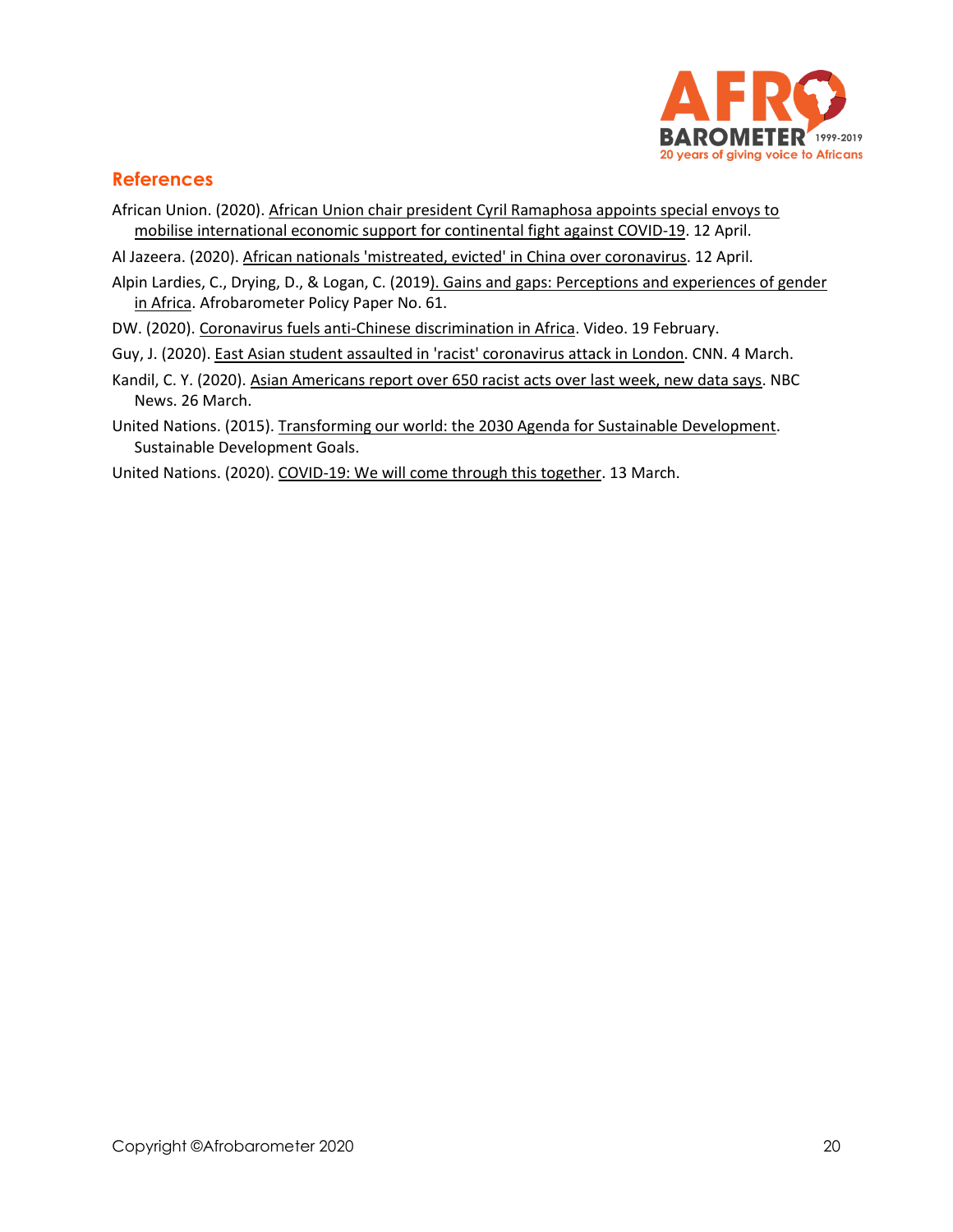

## **Previous Afrobarometer Round 7 Pan-Africa Profiles**

- Policy Paper 63: [Democratic dividend: The road to quality education in Africa](http://www.afrobarometer.org/)
- Dispatch 352: Even before COVID-19, more than half of Africans experienced lack of needed health [care](http://afrobarometer.org/sites/default/files/publications/Dispatches/ab_r7_dispatchno352_pap15_lack_of_healthcare_affects_majority_of_africans.pdf)
- $\checkmark$  Dispatch 349: African governments failing in provision of water and sanitation, majority of citizens [say](http://afrobarometer.org/publications/ad349-african-governments-failing-provision-water-and-sanitation-majority-citizens-say)
- $\checkmark$  Policy Paper 62: [Lived poverty on the rise: Decade of living-standard gains ends in Africa](http://afrobarometer.org/publications/pp62-lived-poverty-rise-decade-living-standard-gains-ends-africa)
- Dispatch 334[: Prerequisite for progress: Accessible, reliable power still in short supply across Africa](http://afrobarometer.org/publications/ad334-prerequisite-progress-accessible-reliable-power-still-short-supply-across-africa)
- $\checkmark$  Policy Paper 61: [Gains and gaps: Perceptions and experiences of gender in Africa](http://afrobarometer.org/publications/pp61-gains-and-gaps-perceptions-and-experiences-gender-africa)
- $\checkmark$  Policy Paper 60: [Change ahead: Experience and awareness of climate change in Africa](http://afrobarometer.org/publications/ad317-gambians-trust-armed-forces-are-split-over-presence-ecomig)
- $\checkmark$  Global Corruption Barometer [Africa 2019: Citizens' views and experiences of corruption](http://afrobarometer.org/publications/global-corruption-barometer-africa-2019-citizens-views-and-experiences-corruption)
- $\checkmark$  Policy Paper 58 : Africans want open elections [especially if they bring change](http://afrobarometer.org/publications/pp58-africans-want-open-elections-especially-if-they-bring-change)
- $\checkmark$  Policy Paper 56: [How free is too free? Across Africa, media freedom is on the defensive](http://afrobarometer.org/publications/pp56-how-free-too-free-across-africa-media-freedom-defensive)
- $\checkmark$  Policy Paper 55: [Are Africans' freedoms slipping away?](http://afrobarometer.org/sites/default/files/publications/Policy%20papers/ab_r7_policypaperno55_are_freedoms_slipping_away_in_africa_1.pdf)
- $\checkmark$  Dispatch 290: [Better but not good enough? How Africans see the delivery of public services](http://afrobarometer.org/publications/ad290-better-not-good-enough-how-africans-see-delivery-public-services)
- ✓ Dispatch 288: [In search of opportunity: Young and educated Africans most likely to consider moving](http://afrobarometer.org/publications/ad288-search-opportunity-young-and-educated-africans-most-likely-consider-moving-abroad)  [abroad](http://afrobarometer.org/publications/ad288-search-opportunity-young-and-educated-africans-most-likely-consider-moving-abroad)
- ✓ Policy Paper 54: [Democracy in Africa: Demand, supply, and the 'dissatisfied democrat'](http://afrobarometer.org/publications/pp54-democracy-africa-demand-supply-and-dissatisfied-democrat)
- $\checkmark$  Policy Paper 51: [Taking stock: Citizen priorities and assessments three years into the SDGs](http://afrobarometer.org/publications/pp51-taking-stock-citizen-priorities-and-assessments-three-years-sdgs)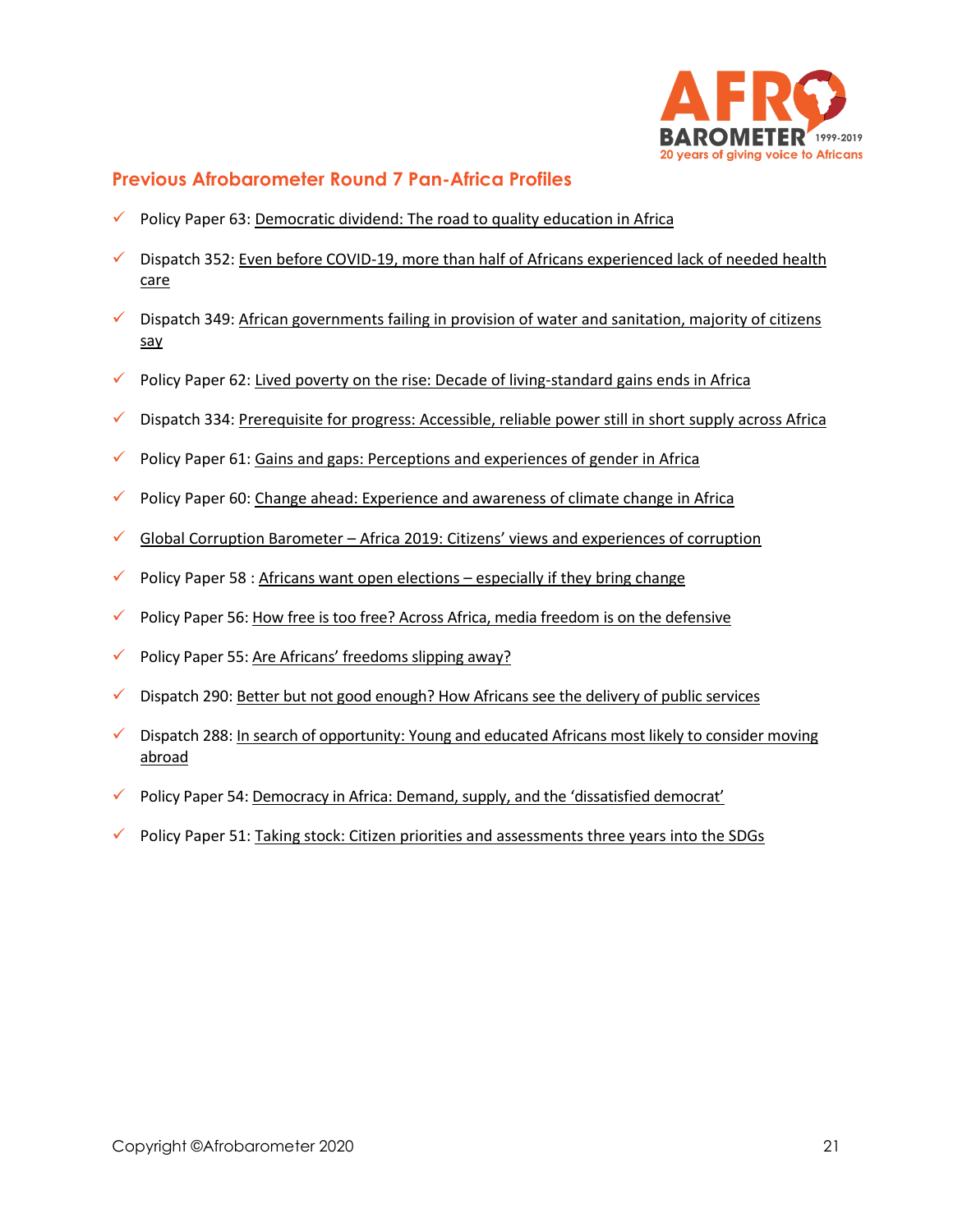

# **Appendix**

# **Table A.1: Afrobarometer Round 7 fieldwork dates and previous survey rounds**

| <b>Country</b>               | <b>Months when Round 7</b><br>fieldwork was conducted | <b>Previous survey rounds</b>      |  |  |
|------------------------------|-------------------------------------------------------|------------------------------------|--|--|
| <b>Benin</b>                 | Dec 2016-Jan 2017                                     | 2005, 2008, 2011, 2014             |  |  |
| <b>Botswana</b>              | June-July 2017                                        | 1999, 2003, 2005, 2008, 2012, 2014 |  |  |
| <b>Burkina Faso</b>          | Oct 2017                                              | 2008, 2012, 2015                   |  |  |
| <b>Cameroon</b>              | <b>May 2018</b>                                       | 2013, 2015                         |  |  |
| <b>Cape Verde</b>            | Nov-Dec 2017                                          | 2002, 2005, 2008, 2011, 2014       |  |  |
| Côte d'Ivoire                | Dec 2016-Jan 2017                                     | 2013, 2014                         |  |  |
| eSwatini (Swaziland)         | <b>March 2018</b>                                     | 2013, 2015                         |  |  |
| Gabon                        | <b>Nov 2017</b>                                       | 2015                               |  |  |
| Gambia                       | July-August 2018                                      | N/A                                |  |  |
| Ghana                        | Sept 2017                                             | 1999, 2002, 2005, 2008, 2012, 2014 |  |  |
| Guinea                       | May 2017                                              | 2013, 2015                         |  |  |
| <b>Kenya</b>                 | Sept-Oct 2016                                         | 2003, 2005, 2008, 2011, 2014       |  |  |
| Lesotho                      | Nov-Dec 2017                                          | 2000, 2003, 2005, 2008, 2012, 2014 |  |  |
| <b>Liberia</b>               | June-July 2018                                        | 2008, 2012, 2015                   |  |  |
| Madagascar                   | Jan-Feb 2018                                          | 2005, 2008, 2013, 2015             |  |  |
| <b>Malawi</b>                | Dec 2016-Jan 2017                                     | 1999, 2003, 2005, 2008, 2012, 2014 |  |  |
| Mali                         | Feb 2017                                              | 2001, 2002, 2005, 2008, 2013, 2014 |  |  |
| <b>Mauritius</b>             | Oct-Nov 2017                                          | 2012, 2014                         |  |  |
| <b>Morocco</b>               | May 2018                                              | 2013, 2015                         |  |  |
| <b>Mozambique</b>            | July-August 2018                                      | 2002, 2005, 2008, 2012, 2015       |  |  |
| <b>Namibia</b>               | Nov 2017                                              | 1999, 2003, 2006, 2008, 2012, 2014 |  |  |
| <b>Niger</b>                 | April-May 2018                                        | 2013, 2015                         |  |  |
| <b>Nigeria</b>               | April-May 2017                                        | 2000, 2003, 2005, 2008, 2013, 2015 |  |  |
| <b>São Tomé and Príncipe</b> | <b>July 2018</b>                                      | 2015                               |  |  |
| <b>Senegal</b>               | Dec 2017                                              | 2002, 2005, 2008, 2013, 2014       |  |  |
| <b>Sierra Leone</b>          | <b>July 2018</b>                                      | 2012, 2015                         |  |  |
| <b>South Africa</b>          | August-Sept 2018                                      | 2000, 2002, 2006, 2008, 2011, 2015 |  |  |
| <b>Sudan</b>                 | July-August 2018                                      | 2013, 2015                         |  |  |
| <b>Tanzania</b>              | April-June 2017                                       | 2001, 2003, 2005, 2008, 2012, 2014 |  |  |
| <b>Togo</b>                  | <b>Nov 2017</b>                                       | 2012, 2014                         |  |  |
| <b>Tunisia</b>               | April-May 2018                                        | 2013, 2015                         |  |  |
| <b>Uganda</b>                | Dec 2016-Jan 2017                                     | 2000, 2002, 2005, 2008, 2012, 2015 |  |  |
| Zambia                       | April 2017                                            | 1999, 2003, 2005, 2009, 2013, 2014 |  |  |
| <b>Zimbabwe</b>              | Jan-Feb 2017                                          | 1999, 2004, 2005, 2009, 2012, 2014 |  |  |